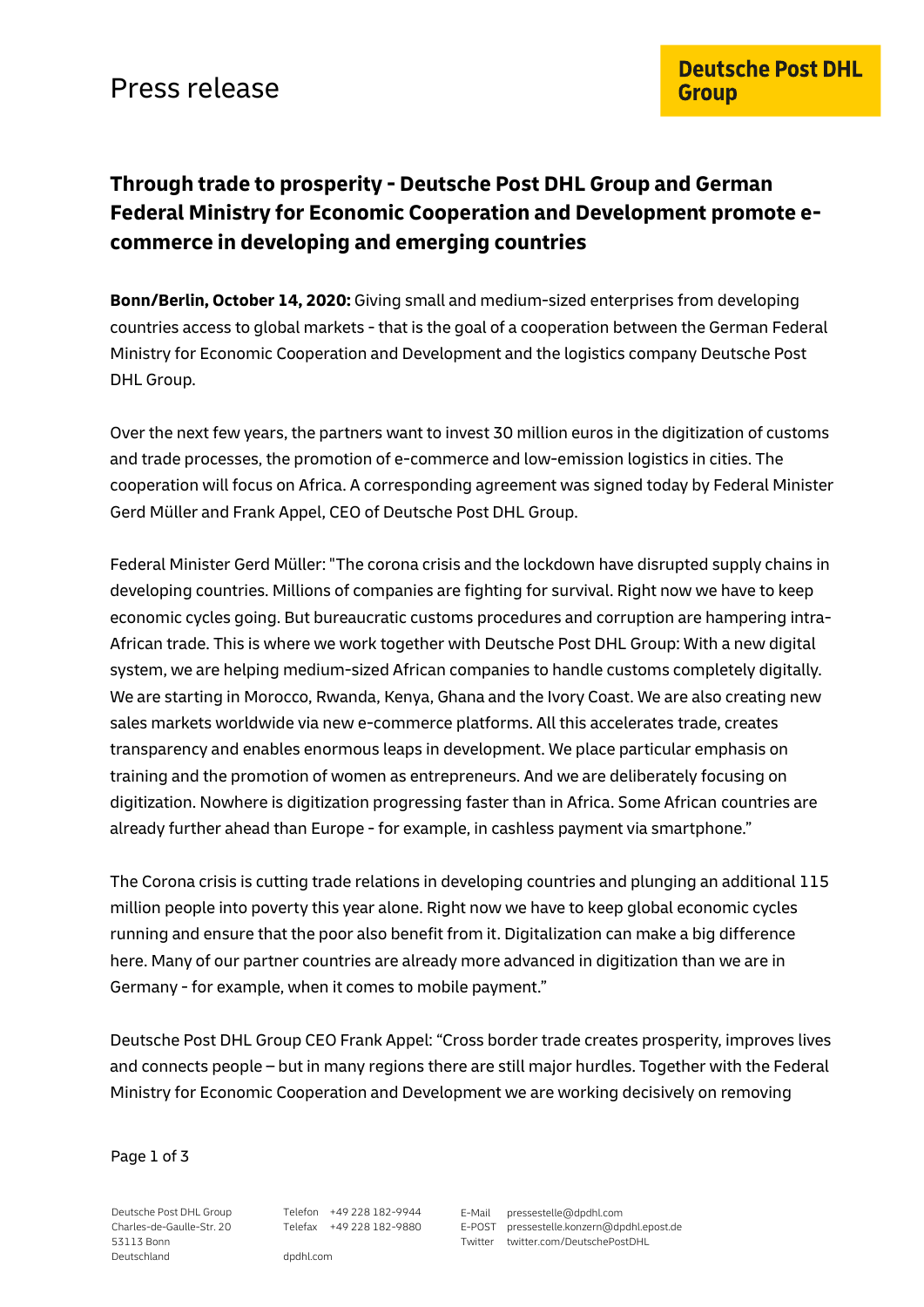# Press release

those hurdles. Merchants who previously sold their goods regionally get access to customers around the world. For this purpose we also started our new sustainability program GoTrade. The program engages especially in developing countries which have not yet benefited from globalization as much as others."

A reduction of trade barriers through the use of digital solutions is to be tackled first in Morocco, Rwanda, Kenya, Ghana and the Ivory Coast. Trade barriers, such as bureaucratic, non-transparent and thus often corruption-prone - customs procedures, hit developing countries particularly hard and make it more difficult for them to access world trade. BMZ and DPDHL Group will also continue their exchange on projects on green hydrogen and synthetic fuels.

The partnership is to be implemented primarily through the develoPPP.de program, through which the BMZ promotes entrepreneurial initiatives in developing and emerging countries that contribute to sustainable development on the ground. DPDHL Group will bear at least 2/3 of the costs of all measures.

### **GoTrade taps the potential of globalization in developing and emerging countries**

The agreement signed today is part of DPDHL Group's new group-wide sustainability program "GoTrade". The program uses DHL's logistics expertise to help small and medium-sized companies with cross-border trade. In cooperation with public sector partners, such as national governments and multinational organizations, the program also initiates projects that help speed up customs clearance, reduce delays at borders and generally reduce the costs of cross-border trade.

The aim of the initiative is to promote sustainable economic growth in the countries. In doing so, Deutsche Post DHL Group is making an important contribution to achieving the United Nations' Sustainable Development Goals (SDGs).

## **Forth Go-sustainability program of Deutsche Post DHL Group**

As part of its sustainability initiatives, Deutsche Post DHL Group is fully committed to achieving the SDGs - with the Group's "Go programs" as well as the purpose of connecting people and improving lives. GoTrade is the fourth and youngest member of the Go programs after GoTeach (career opportunities for young people), GoHelp (disaster management) and GoGreen (climate protection). These programs are part of the Group's sustainability agenda focusing on the environment, social responsibility and responsible corporate governance.